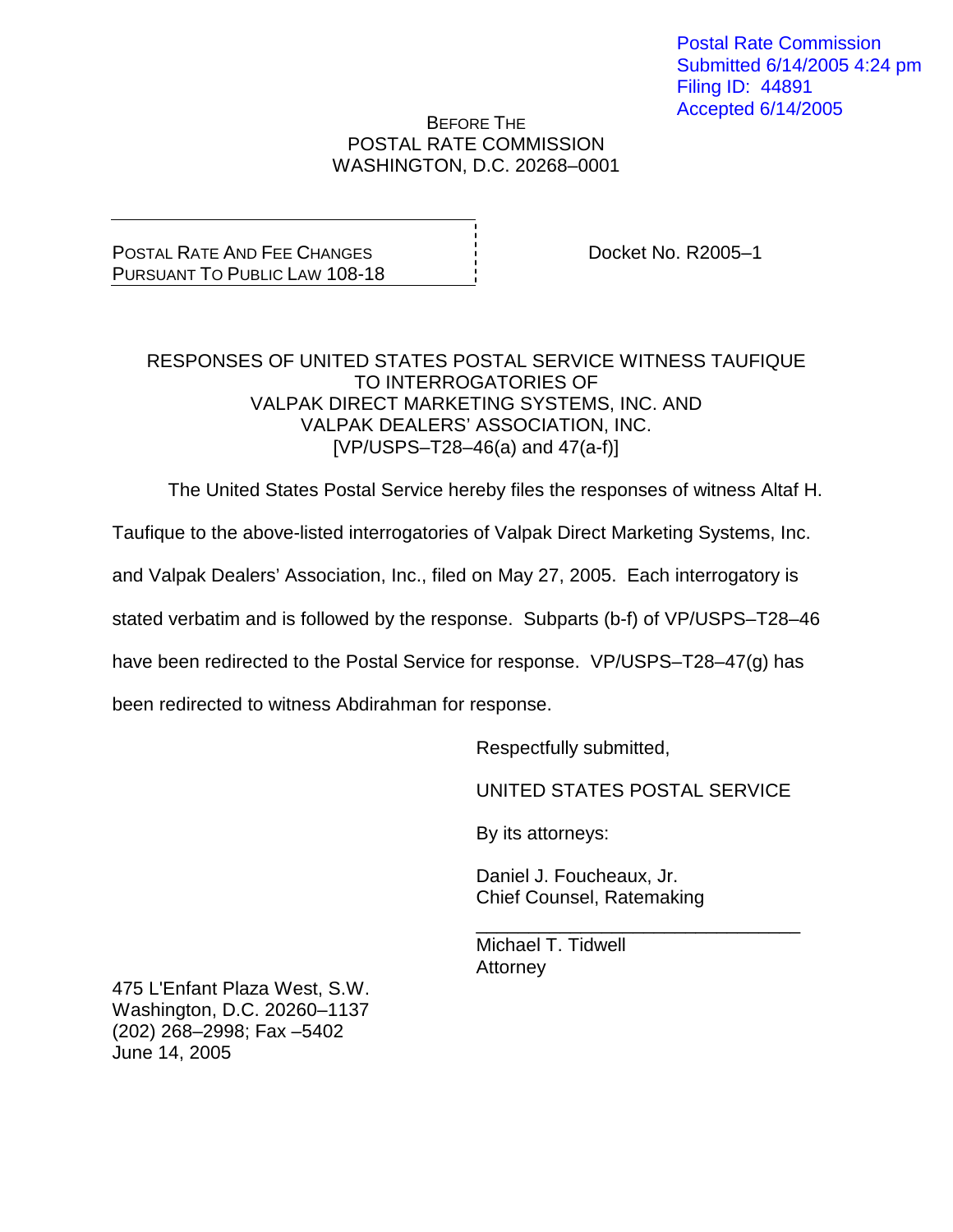**VP/USPS-T28-46.** Table 1, set out below, is taken from the first spreadsheet of file LR-K-48STDLETRS.xls of library reference USPS-LR-K-48, showing workshare-related costs for various categories of letter-size Standard Regular mail at USPS costing. A corresponding table in Docket No. R2001-1 is in USPS-LR-J-60, revised November 15, 2001.

 Table 2, set out below, shows the proportionate changes in costs from the corresponding table in Docket No. R2001-1 to those shown in Table 1.

 For ease of reference, certain costs are shaded in each table. Please note that not all rows in the tables, including the indented rows, are for categories recognized in rates.

> a. Please confirm that if the Postal Service were designing rates for Regular letters, based on current costs, and were following the procedures of Docket No. R2001-1, it is the costs in the shaded rows in Table 1 that would be used. If you do not confirm, please present alternative costs, provide their source, and respond to the following parts of this question based on your alternative costs.

 b. Please refer to Table 2, column 3, and identify and discuss all factors accounting for the 97.586 percent increase in the worksharingrelated delivery costs of nonautomation, nonmachinable letters at the mixed ADC, ADC, 3-digit, and 5-digit levels, such as factor prices, changes in productivity, changes in technology, changes in the methods and procedures used in costing, changes in the way the mail is handled, and any other factors. For all changes in costing method or procedure identified, please explain why the change is an improvement, and in particular how it improves the estimation of marginal cost and volume variable costs.

 c. Please refer to Table 2, column 3, and identify and discuss all factors accounting for the increase of only 0.649 percent in the worksharing-related delivery costs of nonautomation, machinable letters at the mixed AADC and AADC levels, such as factor prices, changes in productivity, changes in technology, changes in the methods and procedures used in costing, changes in the way the mail is handled, and any other factors. For all changes in costing method or procedure identified, please explain why the change is an improvement, and in particular how it improves the estimation of marginal cost and volume variable costs.

 d. In Docket No. R2001-1, the worksharing-related delivery costs were the same for nonautomation, machinable AADC letters and corresponding 3- and 5-digit letters. In Docket No. R2005-1, they are different, as shown in Table 1, column 3 — 3.879 cents for the first two and 3.682 cents for the last two.

- (i) Please explain why these costs were the same before and now are different.
- (ii) Are these Docket No. R2005-1 estimates considered to be marginal costs? If yes, please explain the assumptions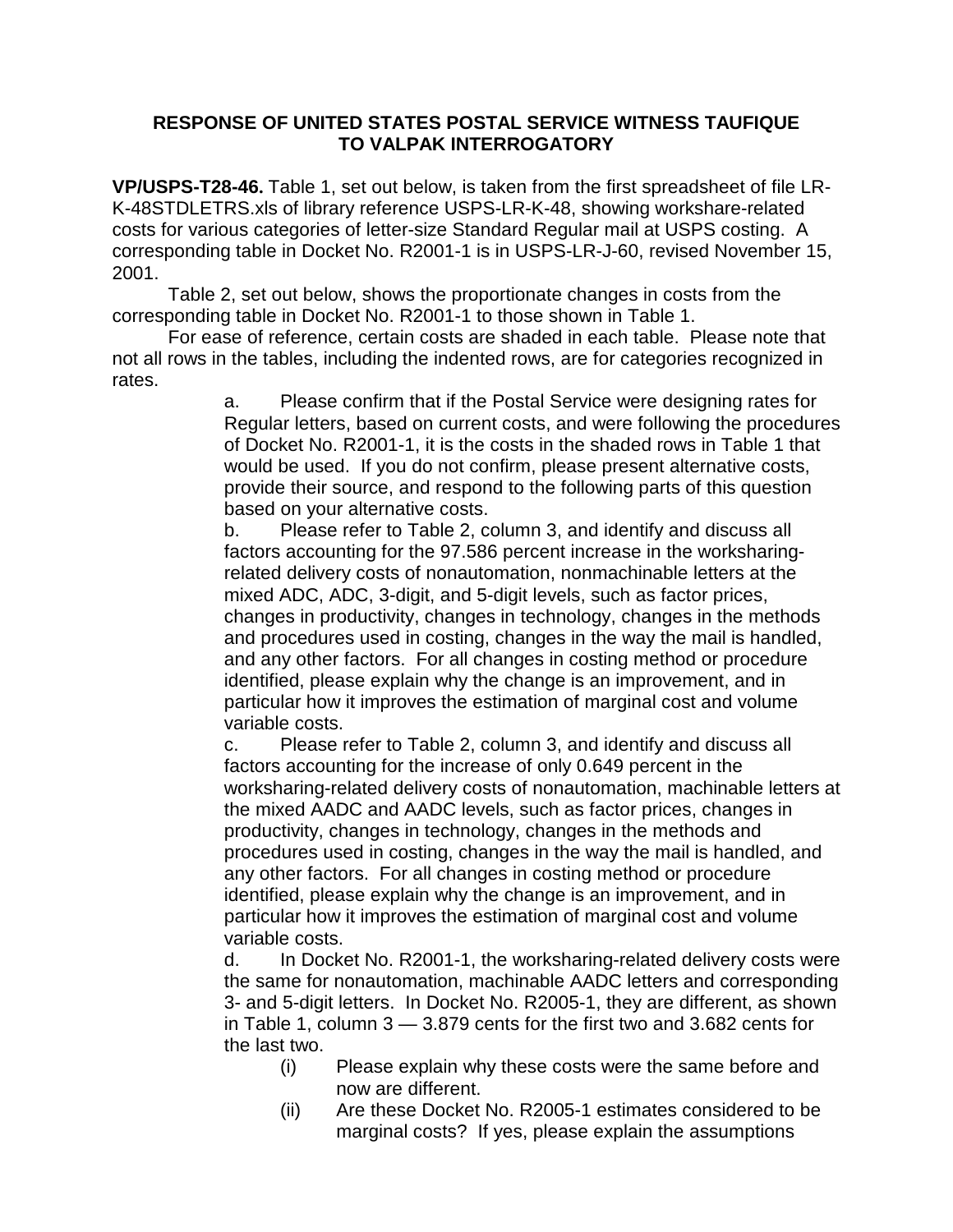### **VP/USPS-T28-46 (continued)**:

necessary for them to be marginal costs. If no, please explain the costing theory behind the costs.

 (iii) If these costs are marginal costs, are they based on different mixes? Is an assumption being made that any extra pieces on which a marginal cost is based have the same mix (possibly involving processing proportions) as the existing pieces in the category? Please explain the basis for any such assumption.

 e. Please refer to Table 2, column 2. The increase of 31.029 percent in the worksharing-related mail processing cost of nonautomation Basic presort letters is a weighted average of its components, shown immediately below to be 38.702 percent, 35.312 percent, 22.109 percent, and 22.109 percent. Please identify and discuss all factors accounting for the increases of these four components, such as factor prices, changes in productivity, changes in technology, changes in the methods and procedures used in costing, changes in the way the mail is handled, and any other factors. For all changes in costing method or procedure identified, please explain why the change is an improvement, and in particular how well aligned it is with the concepts of marginal cost and volume variable costs. Please also discuss the role of delivery point sequencing as regards the extent of the increase in cost.

 f. Please refer to Table 2, column 2, last four rows. Despite inflation and increased delivery point sequencing, the worksharing-related mail processing costs of the four categories of automation letters (mixed AADC, AADC, 3-digit, and 5-digit) all decreased by, in the same order, 12.981 percent, 15.835 percent, 16.461 percent, and 20.623 percent. Please identify and discuss all factors accounting for these decreases, such as factor prices, changes in productivity, changes in technology, changes in the methods and procedures used in costing, changes in the way the mail is handled, and any other factors. For all changes in costing method or procedure identified, please explain why the change is an improvement, and in particular how well aligned it is with the concepts of marginal cost and volume variable costs. Please also discuss role of increased delivery point sequencing.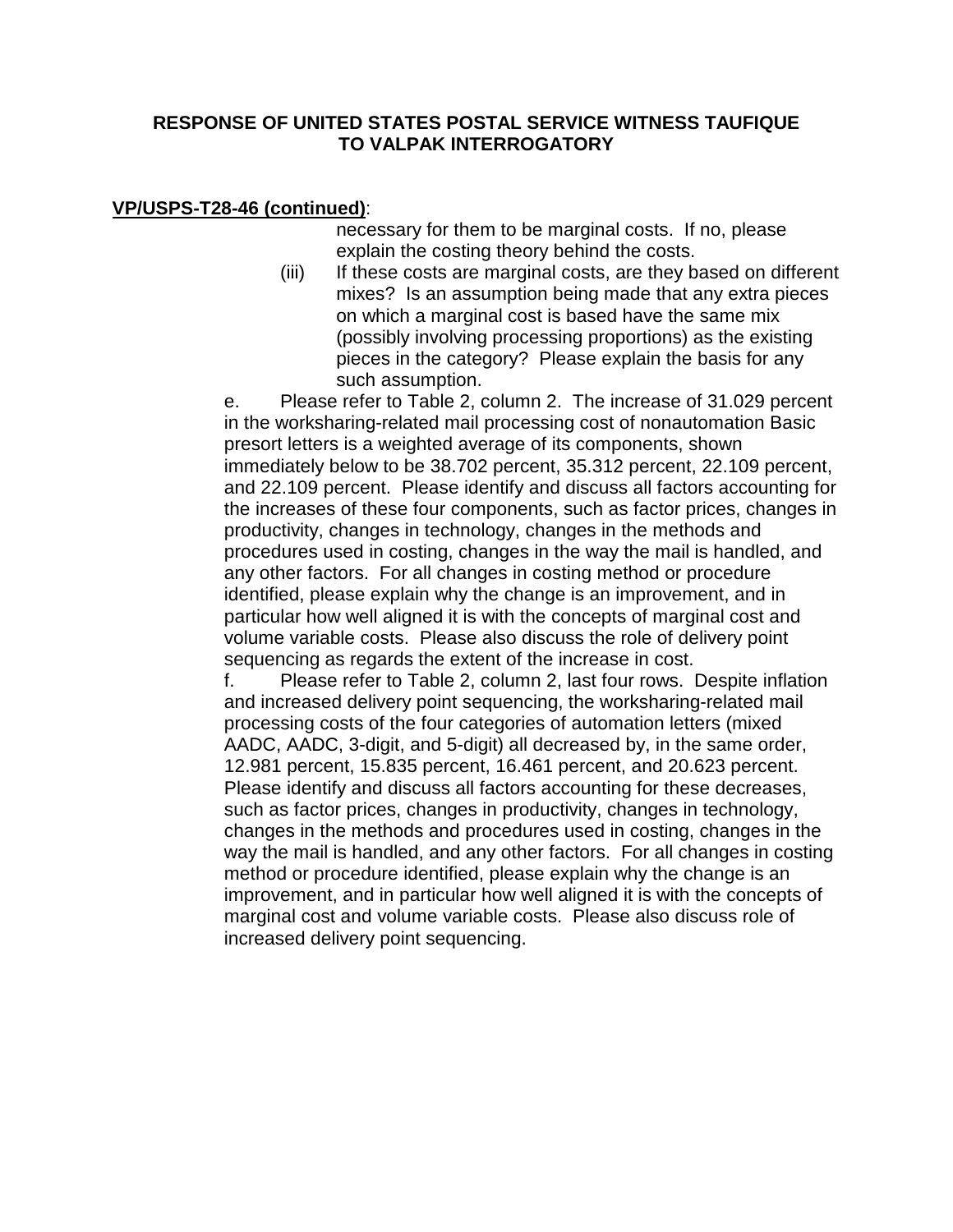## **VP/USPS-T28-46 (continued)**:

#### Attachment to VP/USPS-T28-46 Table 1

| Table 1. Cost Estimates                                                 |                  |                                                           |                  |             |                  |       |                  |                  |
|-------------------------------------------------------------------------|------------------|-----------------------------------------------------------|------------------|-------------|------------------|-------|------------------|------------------|
|                                                                         |                  | <b>Mail Processing</b>                                    |                  | Delivery    |                  | Total |                  |                  |
|                                                                         |                  |                                                           | Worksharing      |             | Worksharing      |       | Worksharing      |                  |
|                                                                         | Total            |                                                           | Related          |             | Related          |       | Related          |                  |
|                                                                         | <b>Unit Cost</b> |                                                           | <b>Unit Cost</b> |             | Unit Cost        |       | Unit Cost        |                  |
|                                                                         | (1)              |                                                           | (2)              |             | (3)              |       | (4)              |                  |
| <b>RATE CATEGORY</b>                                                    |                  |                                                           |                  |             |                  |       |                  |                  |
| Nonauto Basic Presort Flats                                             | 23.148           |                                                           | n/a              |             | 9.290            |       | 32.438           |                  |
| Nonauto 3-Digit/5-Digit Presort Flats                                   | 14.528           |                                                           |                  |             | 9.290            |       | 23.818           |                  |
| Nonautomation Presort Letters                                           | 16.263           |                                                           | 11.007           |             | 6.062            |       | 17.068           |                  |
| Nonautomation Basic Presort Letters                                     | 17.409           |                                                           | 12.153           |             | 5.410            |       | 17.563           |                  |
| Nonautomation Nonmachinable Mixed ADC                                   | 37.485           |                                                           | 32.229           |             | 11.049           |       | 43.278           |                  |
| Nonautomation Nonmachinable ADC                                         | 29.347           |                                                           | 24.091           |             | 11.049<br>3.879  |       | 35.140           |                  |
| Nonautomation Machinable Mixed AADC                                     | 13.157           |                                                           | 7.901            |             |                  |       | 11.780           |                  |
| Nonautomation Machinable AADC                                           | 13.157           |                                                           | 7.901            |             | 3.879            |       | 11.780           |                  |
| Nonautomation 3-Digit/5-Digit Presort Letters                           | 15.022           |                                                           | 10.614           |             | 6.284            |       | 16.899           |                  |
| Nonautomation Nonmachinable 3-Digit                                     | 26.409           |                                                           | 21.153           |             | 11.049           |       | 32.202           |                  |
| Nonautomation Nonmachinable 5-Digit<br>Nonautomation Machinable 3-Digit | 17.812<br>12.683 |                                                           | 12.556<br>7.427  |             | 11.049<br>3.682  |       | 23.605<br>11.109 |                  |
| Nonautomation Machinable 5-Digit                                        | 12.683           |                                                           | 7.427            |             | 3.682            |       | 11.109           |                  |
| Automation Mixed AADC Presort Letters                                   | 4.662            |                                                           | 3.491            |             | 4.104            |       | 7.595            |                  |
| Automation AADC Presort Letters                                         | 3.943            |                                                           | 2.772            |             | 3.890            |       | 6.662            |                  |
| Automation 3-Digit Presort Letters                                      | 3.691            |                                                           | 2.519            |             | 3.794            |       | 6.313            |                  |
| Automation 5-Digit Presort Letters                                      | 2.817            |                                                           | 1.646            |             | 3.538            |       | 5.184            |                  |
| Table 1. Cost Estimates                                                 |                  |                                                           |                  |             |                  |       |                  |                  |
|                                                                         |                  |                                                           |                  |             | Delivery         |       |                  | Total            |
|                                                                         |                  | <b>Mail Processing</b><br>Worksharing<br>Total<br>Related |                  | Worksharing |                  |       |                  | Worksharing      |
|                                                                         |                  |                                                           |                  | Related     |                  |       |                  | Related          |
|                                                                         | <b>Unit Cost</b> |                                                           | <b>Unit Cost</b> |             | <b>Unit Cost</b> |       |                  | <b>Unit Cost</b> |
|                                                                         | (1)              |                                                           | (2)              |             | (3)              |       |                  | (4)              |
| <b>RATE CATEGORY</b>                                                    |                  |                                                           |                  |             |                  |       |                  |                  |
| Nonauto Basic Presort Flats                                             | 23.148           |                                                           | n/a              |             | 9.290            |       |                  | 32.438           |
| Nonauto 3-Digit/5-Digit Presort Flats                                   | 14.528           |                                                           |                  |             | 9.290            |       |                  | 23.818           |
| Nonautomation Presort Letters                                           | 16.263           |                                                           | 11.007           |             | 6.062            |       |                  | 17.068           |
| Nonautomation Basic Presort Letters                                     | 17.409           |                                                           | 12.153           |             | 5.410            |       |                  | 17.563           |
| Nonautomation Nonmachinable Mixed ADC                                   | 37.485           |                                                           | 32.229           |             | 11.049           |       |                  | 43.278           |
|                                                                         | 29.347           |                                                           | 24.091           |             |                  |       |                  | 35.140           |
| Nonautomation Nonmachinable ADC                                         |                  |                                                           |                  |             | 11.049           |       |                  |                  |
| Nonautomation Machinable Mixed AADC                                     | 13.157           |                                                           | 7.901            |             | 3.879            |       |                  | 11.780           |
| Nonautomation Machinable AADC                                           | 13.157           |                                                           | 7.901            |             | 3.879            |       |                  | 11.780           |
| Nonautomation 3-Digit/5-Digit Presort Letters                           | 15.022           |                                                           | 10.614           |             | 6.284            |       |                  | 16.899           |
| Nonautomation Nonmachinable 3-Digit                                     | 26.409           |                                                           | 21.153           |             | 11.049           |       |                  | 32.202           |
| Nonautomation Nonmachinable 5-Digit                                     | 17.812           |                                                           | 12.556           |             | 11.049           |       |                  | 23.605           |
| Nonautomation Machinable 3-Digit                                        | 12.683           |                                                           | 7.427            |             | 3.682            |       |                  | 11.109           |
| Nonautomation Machinable 5-Digit                                        | 12.683           |                                                           | 7.427            |             | 3.682            |       |                  | 11.109           |
| Automation Mixed AADC Presort Letters                                   | 4.662            |                                                           | 3.491            |             | 4.104            |       |                  | 7.595            |
| Automation AADC Presort Letters                                         | 3.943            |                                                           | 2.772            |             | 3.890            |       |                  | 6.662            |
| Automation 3-Digit Presort Letters                                      | 3.691            |                                                           | 2.519            |             | 3.794            |       |                  | 6.313            |
| Automation 5-Digit Presort Letters                                      | 2.817            |                                                           | 1.646            |             | 3.538            |       |                  | 5.184            |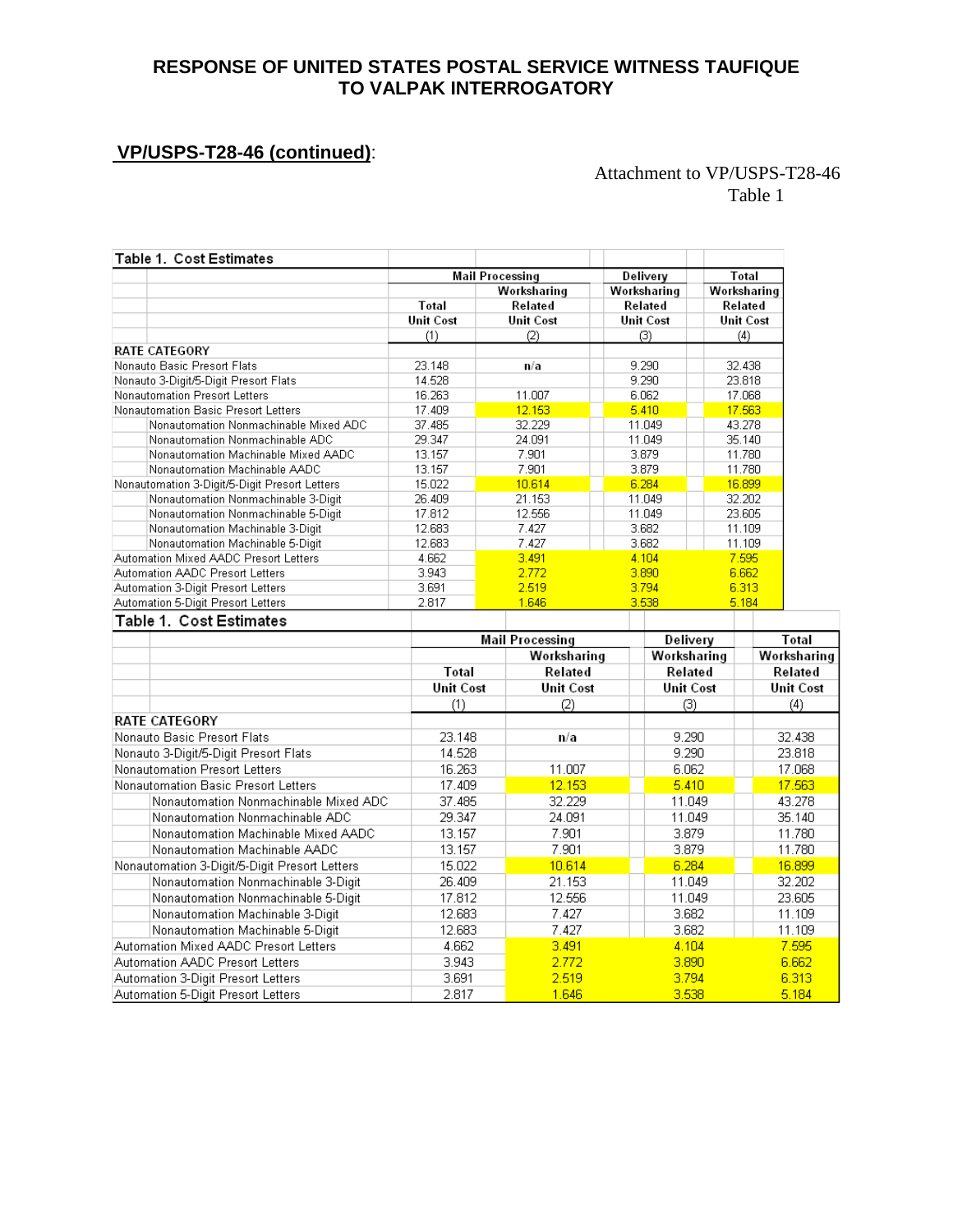# **VP/USPS-T28-46 (continued)**:

#### Attachment to VP/USPS-T28-46 Table 2

| Table 2. Percentage Changes from Docket No. R2001-1 |                  |                        |                  |                  |  |
|-----------------------------------------------------|------------------|------------------------|------------------|------------------|--|
|                                                     |                  | <b>Mail Processing</b> | Delivery         | Total            |  |
|                                                     |                  | Worksharing            | Worksharing      | Worksharing      |  |
|                                                     | Total            | Related                | Related          | Related          |  |
|                                                     | <b>Unit Cost</b> | Unit Cost              | <b>Unit Cost</b> | <b>Unit Cost</b> |  |
|                                                     | (1)              | (2)                    | (3)              | (4)              |  |
| <b>RATE CATEGORY</b>                                |                  |                        |                  |                  |  |
| Nonauto Basic Presort Flats                         |                  |                        |                  |                  |  |
| Nonauto 3-Digit/5-Digit Presort Flats               |                  |                        |                  |                  |  |
| Nonautomation Presort Letters                       |                  |                        |                  |                  |  |
| Nonautomation Basic Presort Letters                 | 33.531%          | 31.029%                | 28.615%          | 30.275%          |  |
| Nonautomation Nonmachinable Mixed ADC               | 38.841%          | 38.702%                | 97.586%          | 50.124%          |  |
| Nonautomation Nonmachinable ADC                     | 36.077%          | 35.312%                | 97.586%          | 50.196%          |  |
| Nonautomation Machinable Mixed AADC                 | 28.577%          | 22.109%                | 0.649%           | 14.098%          |  |
| Nonautomation Machinable AADC                       | 28.577%          | 22.109%                | 0.649%           | 14.098%          |  |
| Nonautomation 3-Digit/5-Digit Presort Letters       | 23.658%          | 26.571%                | 42.291%          | 31.994%          |  |
| Nonautomation Nonmachinable 3-Digit                 | 35.507%          | 34.504%                | 97.586%          | 51.050%          |  |
| Nonautomation Nonmachinable 5-Digit                 | 26.368%          | 21.513%                | 97.586%          | 48.226%          |  |
| Nonautomation Machinable 3-Digit                    | 28.447%          | 21.519%                | -2.926%          | 12.157%          |  |
| Nonautomation Machinable 5-Digit                    | 28.447%          | 21.519%                | $-2.926%$        | 12.157%          |  |
| Automation Mixed AADC Presort Letters               | $-7.575%$        | $-12.981%$             | 5.583%           | $-3.846%$        |  |
| Automation AADC Presort Letters                     | $-8.850%$        | $-15.835%$             | 1.646%           | $-6.440%$        |  |
| Automation 3-Digit Presort Letters                  | $-8.837%$        | $-16.461%$             | $-0.472%$        | $-7.534%$        |  |
| Automation 5-Digit Presort Letters                  | $-9.303%$        | $-20.623%$             | $-5.350%$        | $-10.800\%$      |  |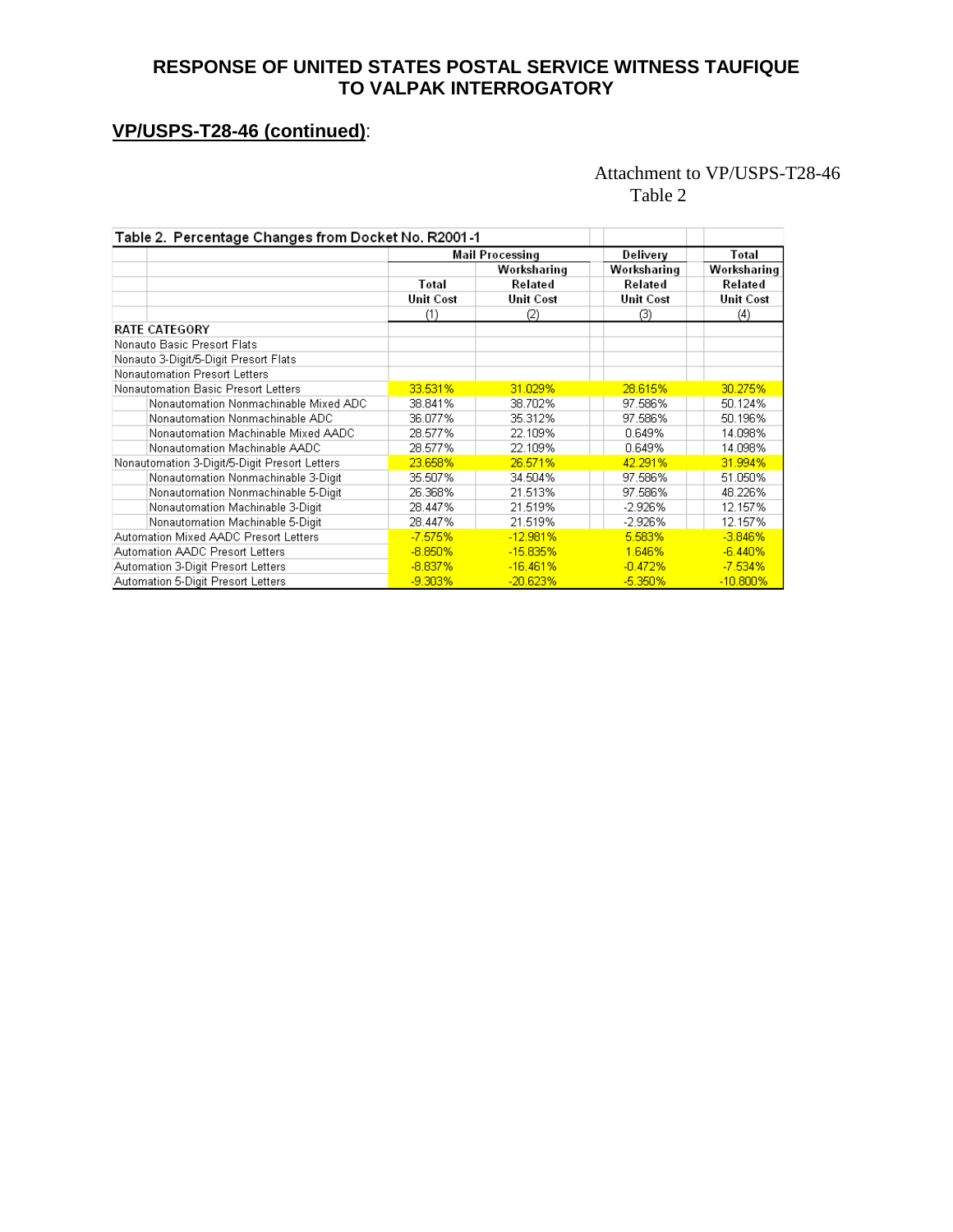# **RESPONSE to VP/USPS-T28-46 (continued)**:

a. Confirmed that the designated costs would be some of the components used in

developing prices, and therefore, discounts for Regular subclass letters.

b-f. Redirected to the Postal Service.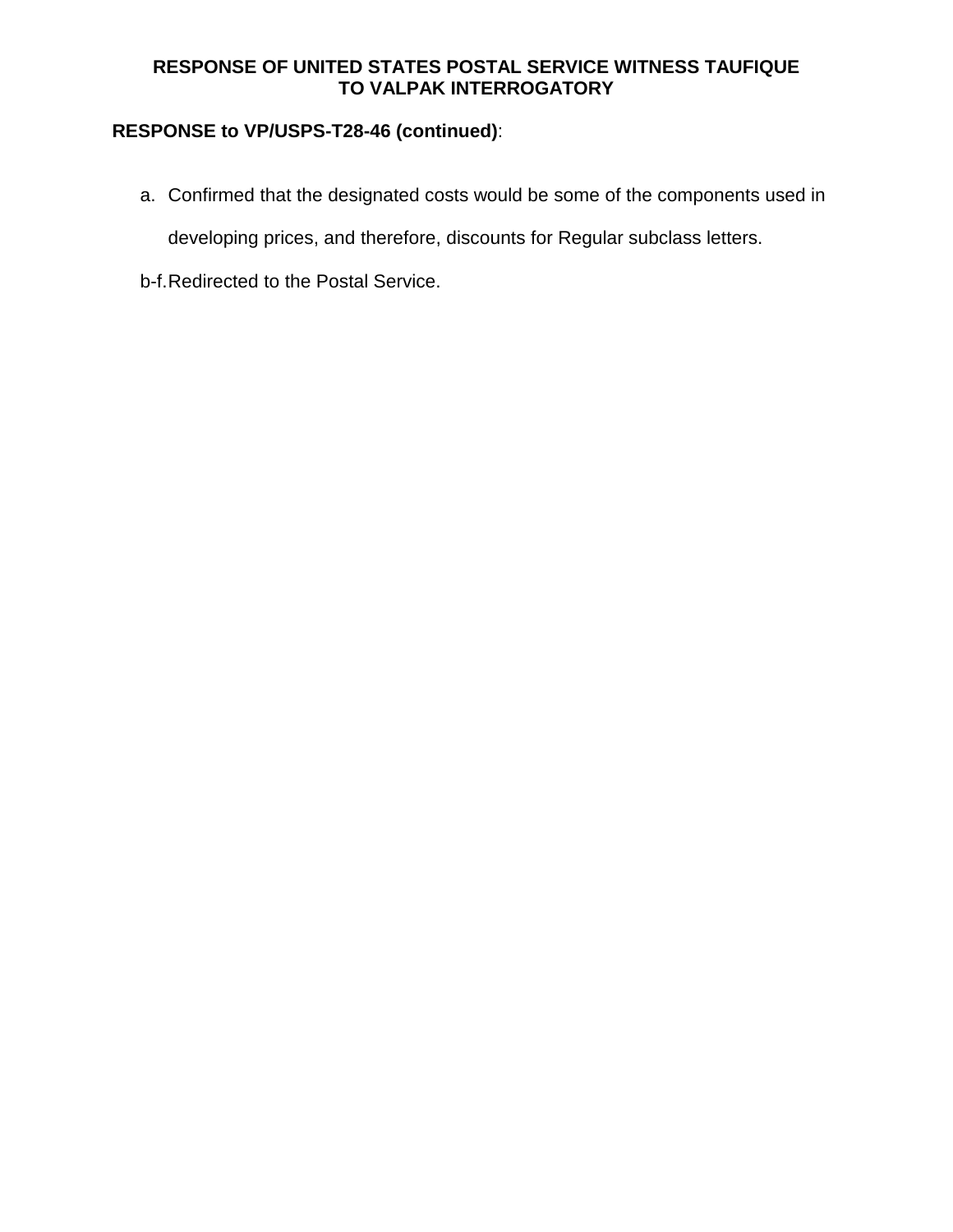**VP/USPS-T28-47.** Table 1, set out below, is taken from the first spreadsheet of file LR-K-48STDLETRS.xls of USPS-LR-K-48, and shows workshare-related costs for various categories of letter-size Standard Regular mail at USPS costing. For ease of reference, certain costs are shaded. Please note that not all of the lines in the table, including the indented lines, are for categories recognized in rates. A corresponding table in Docket No. R2001-1 is found in USPS-LR-J-60, revised November 15, 2001.

> a. Please confirm that if the Postal Service were developing discounts for automation (*i.e.*, prebarcoded) letters based on current costs, and were following the procedures used in Docket No. R2001-1, it is the worksharerelated unit costs in the shaded rows of column 4 in Table 1 that would be used. If you do not confirm, please present the costs that would be used, provide their source, and respond to the following parts of this question. b. Please confirm that an automation discount for mixed AADC letters would be based on a cost difference of  $17.563 - 7.595 = 9.968$  cents. c. Please explain the extent to which you view the discount for automation mixed AADC letters to be a worksharing discount. To the extent that you do not so view it, please explain why. To the extent that you do so view it, please explain the nature of the work that is being shared.

 d. To the extent to which you view the discount for automation mixed AADC letters to be a worksharing discount, please explain the extent to which you believe this discount should be based on a cost avoidance. If you do not believe it should be based on an avoidance, please explain why. If you do so believe, please explain how that avoidance should be defined, *i.e.*, its concept and the costs that should be used to implement the concept.

 e. Recognizing that the 17.563-cent workshare related cost for nonautomation presort letters shown in column 4 (and its mail processing and delivery components in columns 2 and 3) is a weighted average of the four costs shown immediately below it in the table, please explain the extent to which you view the cost difference of 9.968 cents to be an amount that would be avoided if a candidate basic presort letter shifts to become an automation mixed AADC letter.

 f. If an automation mixed AADC letter were to revert back to being nonautomation, is it your position that the Postal Service would experience an increase in cost of 9.968 cents? If you do, please explain how and why that cost increase would occur, and any assumptions on which it is based. If you do not, please explain why it is the appropriate cost on which to base the automation discount.

 g. As shown in Table 1, the workshare-related mail processing cost of (i) nonautomation, machinable letters is 7.901 cents at both the mixed AADC and AADC levels, and of (ii) corresponding automation letters is 3.491 cents at the mixed AADC level and 2.772 cents at the AADC level.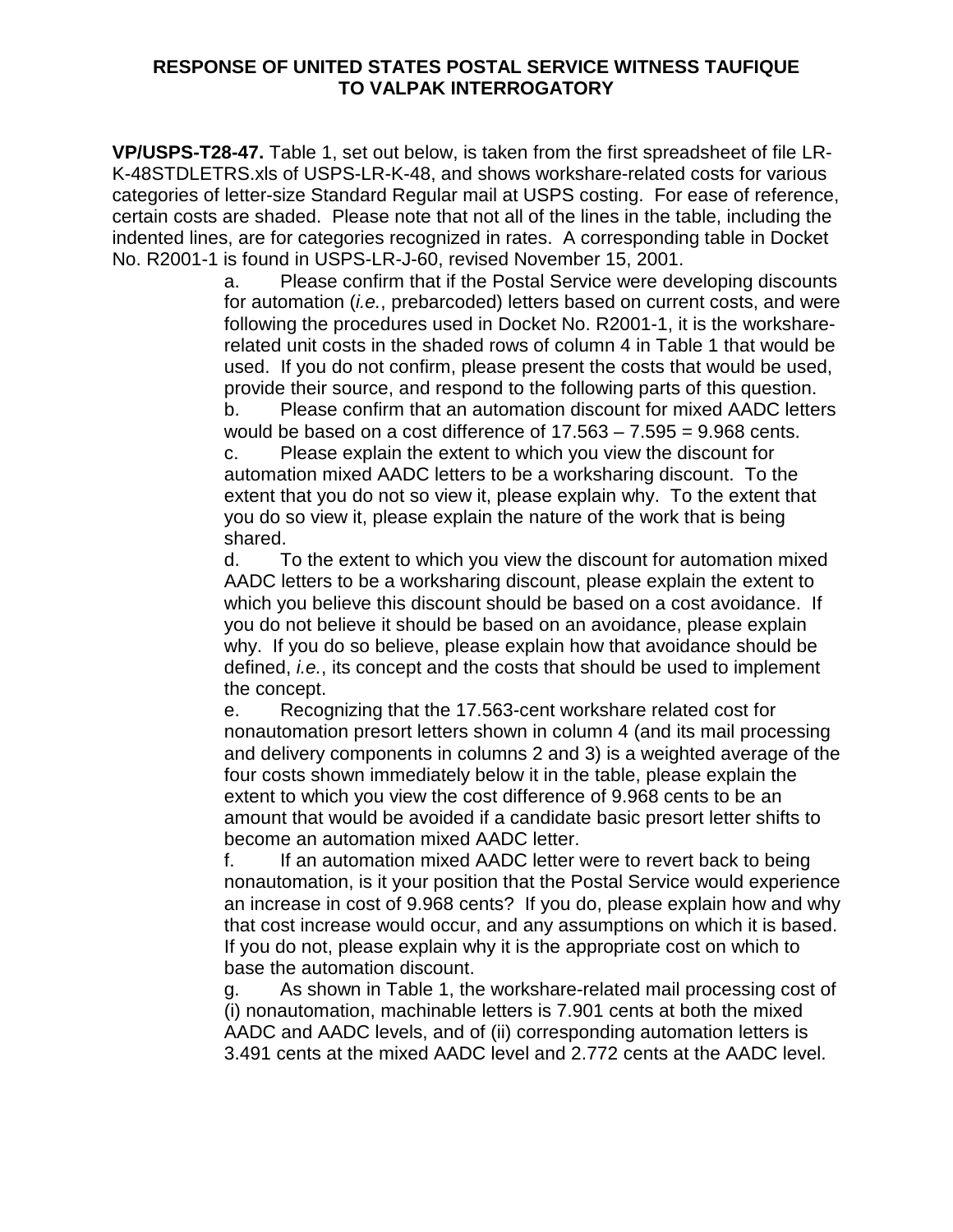## **VP/USPS-T28-47 (continued)**:

- (i) Please explain how the difference between the costs of 7.901 cents and 3.491 cents, for mixed AADC letters, relates to the cost the Postal Service would incur to read the address and place a barcode on the nonautomation piece.
- (ii) Please explain why the worksharing-related mail processing cost of automation mixed AADC letters is 3.491 cents while the corresponding cost for AADC letters is only 2.772 cents.
- (iii) Please explain why the two nonautomation costs are the same while the two automation costs differ.

## **RESPONSE**

- a. Confirmed that the designated cost would be one of the components used in developing prices, and therefore, discounts for automation letters.
- b. Confirmed that this is the mail processing and delivery unit cost differential between mixed AADC letters and nonautomation Basic Presort letters and that this cost difference would be part of the consideration when developing mixed AADC letter rate proposals.
- c. Rate differentials throughout the rate design for Standard Mail are routinely referred to as worksharing discounts. In this particular instance, in order to get the lower rate, the mailer must perform work that facilitates the automated handling of the letter.
- d. Please see my response to subpart c. The cost avoided due to the mailer preparing the letter in a manner to facilitate the automated processing of the letter should be the basis for this discount. Other factors may also be considered which may have the effect of increasing or decreasing the proposed rate differential.